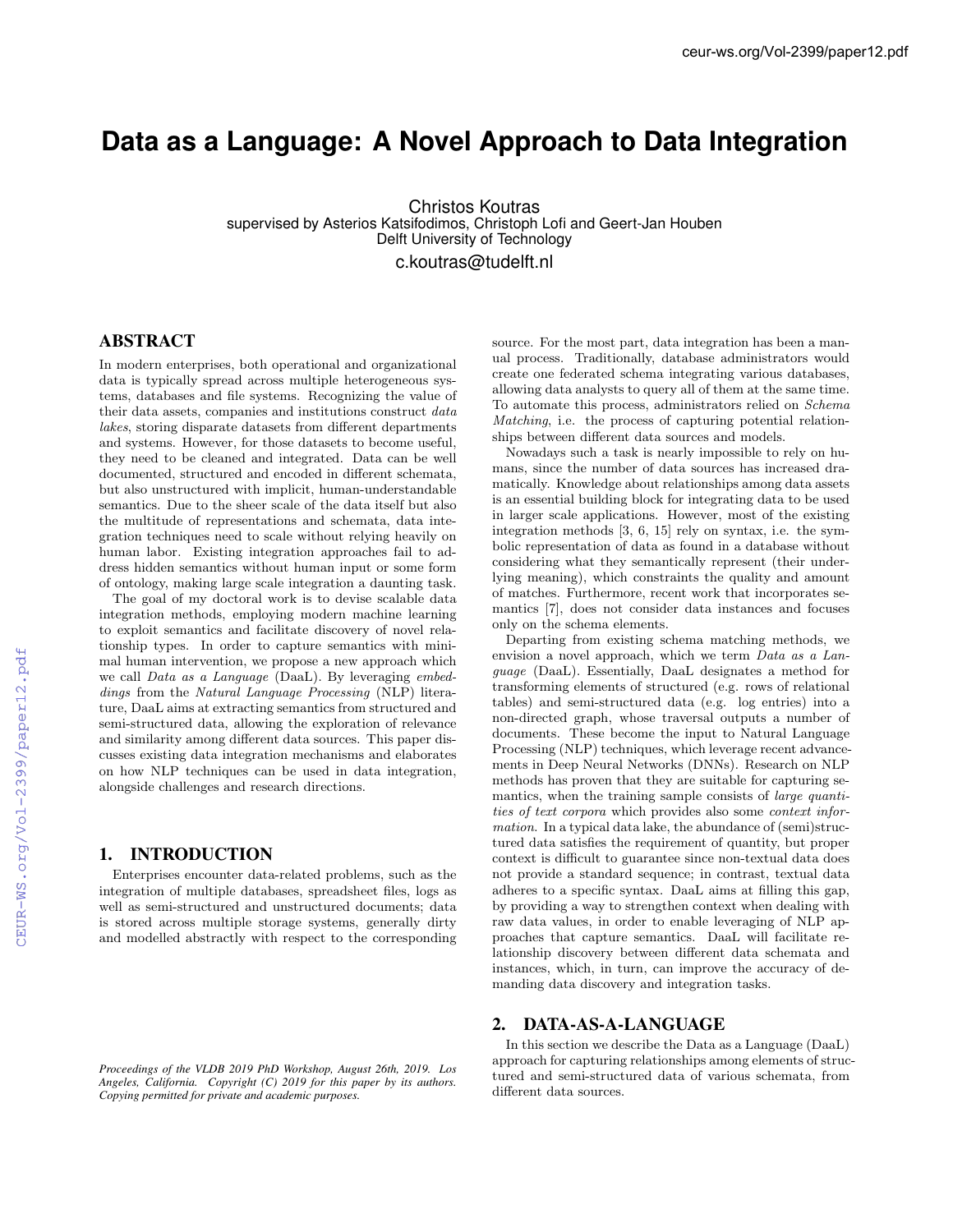

Figure 1: The DaaL pipeline. Data is transformed into a graph, from which documents are constructed to train vector representations. Data instance embeddings can then be used to discover relationships between disparate data elements.

## 2.1 DaaL in a Nutshell

The DaaL approach consists of the three stages, as depicted in Figure 1:

- *•* Transforming Data to a Graph. Data from various sources, with complete or partial structure, go through the transformation stage. In that stage, DaaL processes data elements, such as tuples of relational tables, and outputs a non-directed graph connecting data elements with edges.
- *•* Creating Documents from the Graph. Next, we create documents consisting of data element tokens by traversing the graph.
- *•* Producing Embeddings from Documents. Consequently, the documents serve as input for training vector representations, commonly termed as *embeddings*, of data elements (e.g. entire relational tuples or individual attribute values, entries in semi-structured files) using existing learning and graph-based NLP techniques. These embeddings are constructed in such a way that elements which share the same context have similar vector representations.
- *•* Finding Semantic Relationships. In the final stage, we use the embeddings in order to calculate similarity between different data assets. Since embeddings of semantically related data elements are close to each other, these similarities help us capture and materialize relationships among them.

The output of the DaaL pipeline will consist of our initial datasets enhanced with knowledge about semantically related content among data items (e.g. a relationship between two columns of different schemata). We can then leverage this knowledge to perform data discovery and integration tasks. In what follows, we delve into details about each of the above stages, discussing existing work and challenges.

## 2.2 Transforming Data to a Graph

As a first step, we need to devise a method for transforming (semi)structured data into a non-directed graph. We do so in order to create some reasonable relevance between schema information and data values sharing some context, which will later be of high importance for producing accurate vector representations. In this section, we focus on how

to produce such a graph from either i) *relational data*, or ii) *semi-structured files*.

Transforming Relational Data. Consider a relation *R*, and its set of *m* attributes  $\{A_1, \ldots, A_m\}$ . For each tuple *t* contained in the instance of  $R$  we want to create a connected component of the graph. One alternative would be, for each tuple, to create nodes representing each data value and edges between adjacent ones. However, we would relate only data elements that are adjacent, whereas we would like to relate them on a row basis.

Therefore, another approach would be to create a *clique* for each relational tuple in the input. More specifically, for each individual attribute value we create a node and connect it through an edge with all other values in the same row. This way, we manage to provide full context for relational data elements, since we incorporate row information.

Example 1. *Consider the following tuple from a "Movies" relation with the attribute set {ID, Title, Director, Production Year, Budget} and the clique created out of it:*

(1, Snatch, Guy Ritchie, 2000, \$7.000.000)



Transforming Data from Semi-Structured Files. Consider a semi-structured file *F* which contains a variety of entries *e* referring to various entities. Each of these entries contains a number of fields *f*, each accompanied by its value. Transforming each such entry *e* to a connected component of the graph is similar to the approach used for relational data; in this case, we treat field values as attribute values.

Challenges. Transforming data into a graph is far from straightforward. Below we highlight three research challenges:

• Graph Construction. Creating a clique for each row or entry will be prohibitively costly with respect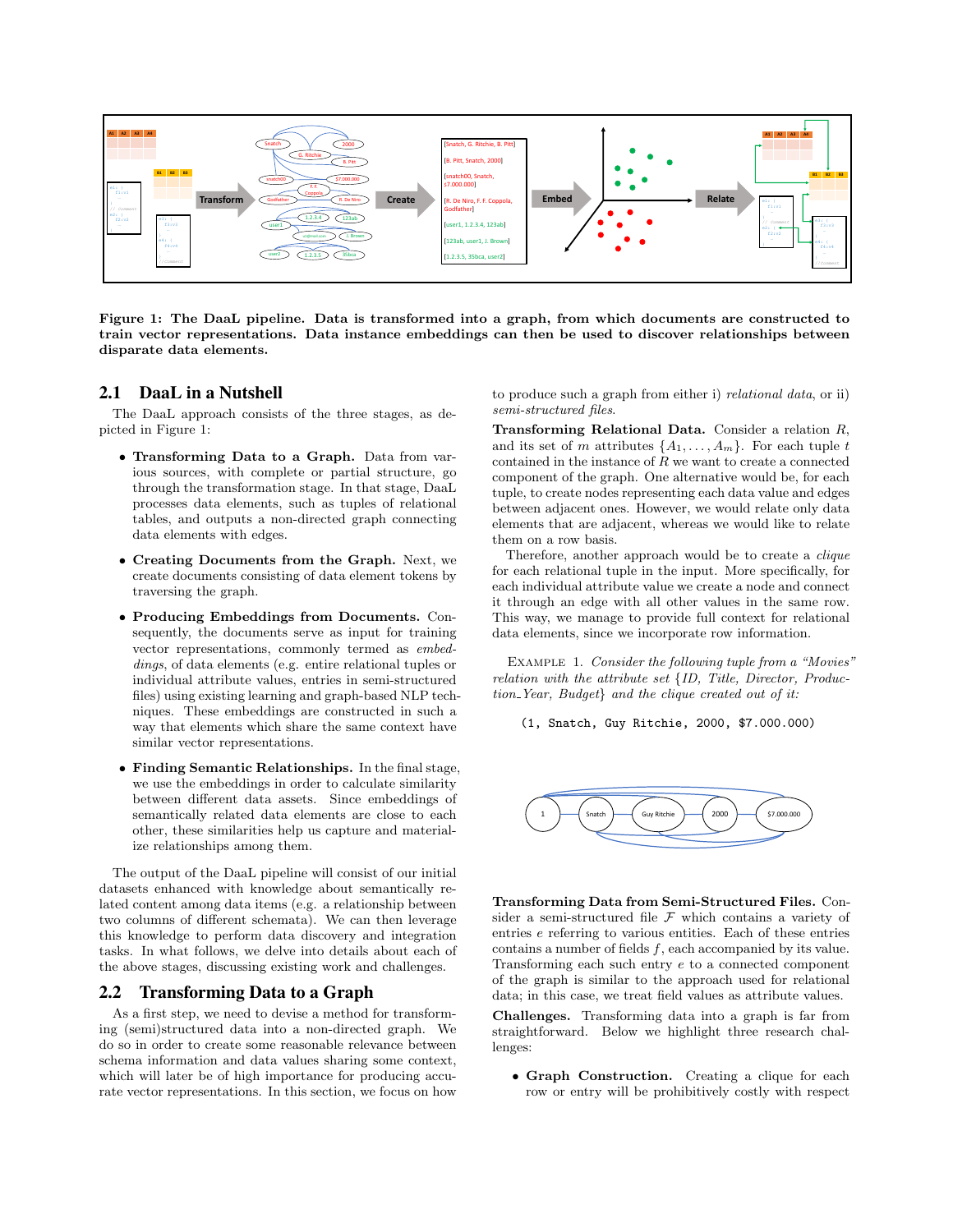to storage, when having a massive amount of data as input. Therefore, in the case of relational data, if we know the primary key of a relation, we can create only an edge between the value of the primary key and each attribute in the row. For semi-structured data, we could identify fields that represent keys (e.g. if the field name is  $ID$ ), and proceed in the same way. Hence, primary key values will act like hubs for relating attribute values of a single row.

- *•* Incorporating Schema Information. We could also incorporate schema information into the graph, such as relation (entry) and attribute (field) names and their relationships with the corresponding attribute (field) values. In particular, we could create nodes for these entities too and connect them with an edge to the corresponding values and other schema-level elements they are found together with (e.g. an edge between attribute names of the same relation). An alternative approach would be to incorporate schema information inside the corresponding data values; this would also help distinguish same data values with different contextual meaning.
- *•* Capturing Entries. Semi-structured datasets may also contain comments and system-generated messages, which we might not want to take into consideration when transforming to text. In order to extract e.g., log entries from the files, we could leverage approaches such as Datamaran [8], given some essential assumptions on the format of a file.

#### 2.3 Creating Documents from the Graph

In order to train neural networks to produce vector representations for the data elements in the input, we need to create documents that provide some context. Towards this direction, we are going to use the graph of the previous step and construct documents through its traversal.

Based on [9], we propose for each node in the graph to perform a specified number of random walks of a given length, to explore diverse neighborhoods. In this fashion, each such random walk will represent a sequence of data values and will provide a different context for each of them. This way, we are able to provide a lot of useful context for each data element in the input, and bypass the shortcomings of syntax absence in non-textual data. The output of this stage consists of a number of such documents containing tokenized data values with respect to the random walk sequences.

#### 2.4 Producing Embeddings from Documents

The idea of creating similar representations for words that appear in the same context has its roots in the distributional hypothesis [11], which states that such words tend to have a similar meaning. The recent progress made in neural networks facilitated the introduction of distributed representations called *embeddings*, which relate words to vectors of a given dimensionality. Towards this direction, numerous word embedding methods have been proposed in the literature, with the most popular ones being Word2Vec [13], GloVe [14], and fastText [2] which even produces character embeddings, making it possible to deal with out-ofvocabulary words. Apart from single word embeddings, there exist methods that try to produce vector representations for sentences or even paragraphs [12]. The authors

in [7] propose the idea of *coherent groups* for incorporating single word embeddings into a similarity measure between two groups of words.

In [5], the authors introduce two approaches for composing distributed representations of relational tuples. The simplest one suggests that a tuple embedding is a concatenation of the embeddings of its attribute instances. They then propose using Recurrent Neural Networks (RNNs) with Long Short Term Memory (LSTM) in order to produce tuple embeddings out of single word ones, by taking into consideration the relationship and order between different attribute values inside a tuple. The authors also propose a method for handling unknown words, called *vocabulary retrofitting*, and two alternatives for learning embeddings when the data domain is too technical: i) assuming tuples are documents, and ii) training on a corpus of text with related semantics. We avoid these issues by presenting a general framework for producing word embeddings, by transforming data into a collection of documents comprising of related data values, which could serve as training input.

Training DaaL Embeddings. After transforming data into documents using the methods described previously, we make use of this newly crafted knowledge by training neural networks to produce vector representations that capture context and semantics. Towards this direction, we feed the tokenized documents in Word2Vec [13] or fastText [2] to receive individual word embeddings. When tuning the parameters of these methods, we need to pay attention to the window size around each word, which determines in what extent we take into consideration the surroundings to output the word embedding. In our case, we won't need a large window size, since we create a lot of different contexts for individual data elements, using the random walks for creating the documents; thus, a smaller window size will guarantee accurate and more distinct vector representations.

#### 2.5 Finding Semantic Relationships

There has been a lot of prior work on capturing relationships between different datasets, or as previously defined, Schema Matching [15]. Data Tamer [16] has a *Schema Integration* module which allows each ingested attribute to be matched against a collection of existing ones, by making use of a variety of algorithms called *experts*. In [6] the authors focus on building Knowledge Graphs, where different datasets are correlated with respect to their content or schemata. [3] uses a Linkage Graph in order to support data discovery. All of these methods, rely only on syntax, based on similarity computation (e.g. *Jaccard Similarity*) between pairs of column signatures [1] . Moreover, provenance of datasets that are used within Google is explored in [10] by looking into production logs.

In an attempt to avoid considering only syntax, the authors in [17] propose an alternative algorithm for matching attributes of several relations, by clustering them based on the distribution of their values, whereas in [4] matching is performed with respect to a corpus of existing schema mappings, which serve as training samples for different training modules called *base learners*. [7] tries to build relationships between relations and columns of different databases with respect to a given ontology, by making use of both semantics and syntax; yet they avoid data instances. Therefore, DaaL is the first method to incorporate schema information